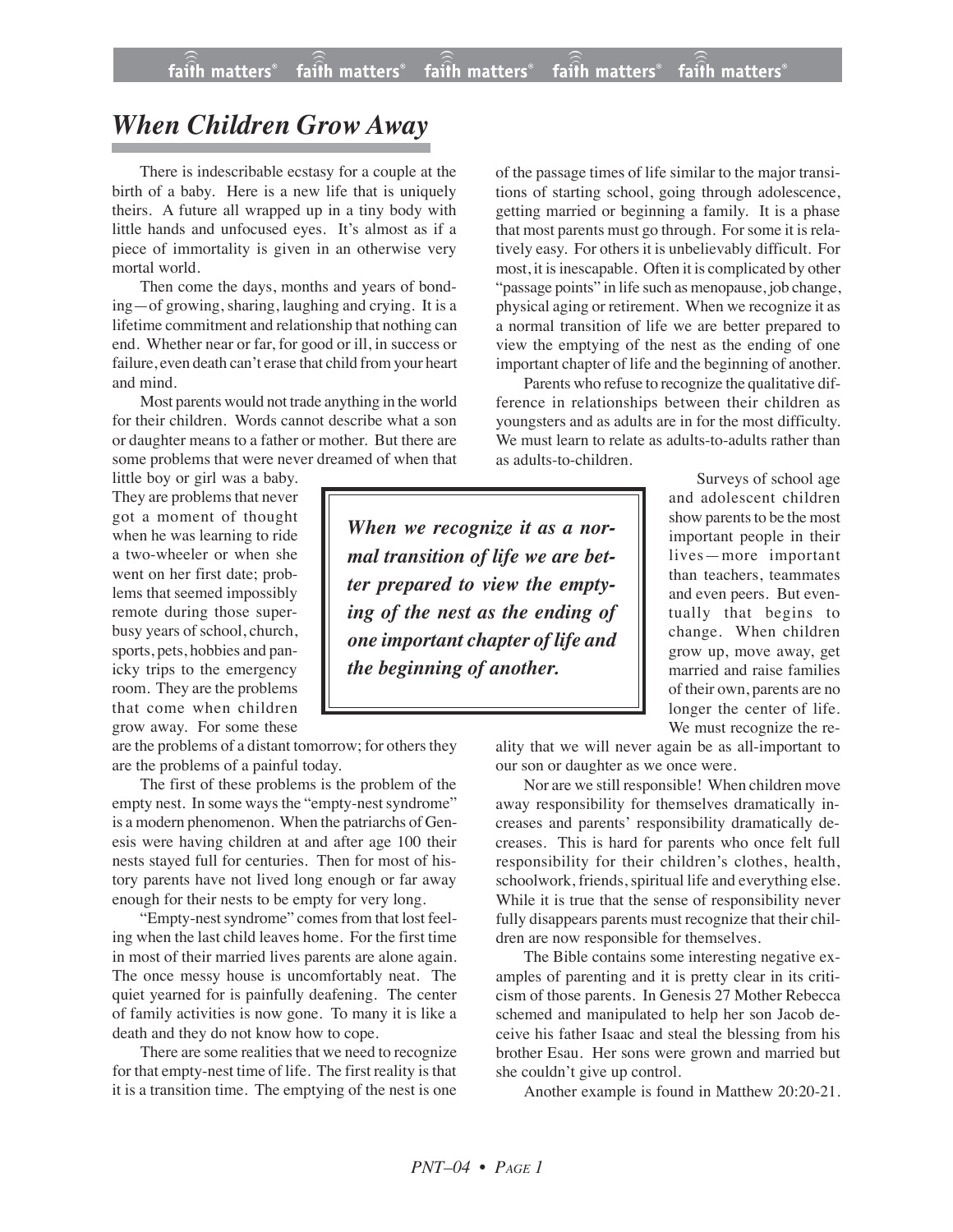## **faith matters® faith matters® faith matters® faith matters® faith matters®** ))) ))) ))) ))) )))

Mrs. Zebedee was the mother of two of Jesus' disciples, James and John. She boldly asked Jesus to give the place of prominence in Christ's kingdom to her two grown sons. She did not allow them to be responsible for their own lives. She did not face the reality of changed relationships.

When the nest empties it is not only the close of an old chapter but the beginning of a new one. Blessed are those who see the reality of new opportunities. There is a new freedom of resources in time, money, maturity and ministry. Exciting opportunities are available that were impossible when the children were at home. St. Paul writes in Titus 2:3, *"Likewise, teach the older women to be reverent in the way they live, not to be slanderers or addicted to much wine, but to teach what is good."* Paul is here describing a contrast. These older empty-nest women could give themselves to being irreverent troublemakers, slandering others and sitting around drinking alcohol, OR they could pass on to others the marvelous lessons God had taught them. The empty-nest should be seen as a reality of opportunity from God to do new and good and different things that were not previously possible.

None of this is to say that it is easy. This transition is very difficult for many parents, but Christians have a God who is adequate for every challenge. His grace is as sufficient for the empty-nest as for the labor room and the nursery. The difference between Christians and non-Christians is not that Christians lack problems and difficulties. The difference is that we have the resources of God. In Revelation 1:8 we read, *"I am the Alpha and the Omega," says the Lord God, "who is, and who was, and who is to come, the Almighty*.*"* Our God is good and almighty for every season of life from Alpha to Omega, from A to Z. Parents must face the reality (and it's a great reality!) of the adequacy of God for the empty-nest!

Bust we also must realize that there are pitfalls to avoid. James Dobson in his book 30 Critical Problems lists four. The first pitfall is isolation. He writes:

Do not allow yourself . . . to pull within the four walls of the house and cut yourself off from people. Keep up your social life even when the easiest thing to do is stay at home. Call your friends; they're probably lonely, too, and get involved with them.

He goes on to say, "most loneliness . . . is not something others do to you. It's something that you do to yourself."

Next on Dobson's list is the pitfall of inactivity. Inactivity is often the twin brother of isolation—it's sitting at home and doing nothing. Often the isolated, inactive person rationalizes with health problems and other excuses. Actually, isolation and inactivity are more often the cause than the result of the problems. Dobson's advice is the advice we have already read from the epistle to Titus . . . it's to get out and to do something. Initially it may not even be critically important what that "something" is. Get a job. Do volunteer work. Take responsibilities at church. Become an adopted grandparent. Find other people's needs and meet them! Just don't become active meddling in the lives of adult children who need to strengthen their own wings!

Third on Dobson's list is to avoid self-pity. He writes:

> Avoid the pitfall of self-pity. That attitude will kill you, quite literally. Because no one can stand the awful thought that he's not needed. I wouldn't entertain it. That's Satan's lie. Start giving to others, bake something, send flowers, write a card. Begin getting into the world of other people.

Self-pity is really a form of the sins of pride and selfishness. It is making "self" the center of life rather than living for God and for others.

The fourth pitfall to avoid is what Dobson calls despair. It's giving up. It's saying that nothing good is going to happen and that life is hopeless. That is unacceptable for a Christian. Our God is a God of the future. With him there is always hope. When we give up hope we are calling God a liar and surrendering to sin. We must renew faith and have confidence in the God of tomorrow.

All of these pitfalls may be natural temptations for the person struggling with the transitions of the empty-nest. But that doesn't mean we have to give in.

I am an experiential expert on poison ivy. In 7<sup>th</sup> grade I missed 3 weeks of school when I was covered from head to toe with poison ivy. It was awful. My arm was swollen to double its normal size; I had weeping blisters; it was in my eyes, between my toes . . . everywhere! What I wanted to do more than anything else was scratch, but I knew that scratching was the worst thing to do if I wanted to get better.

And the worst thing a parent suffering from the empty-nest syndrome can do is surrender to isolation, inactivity, self-pity and despair. If you want to get better and grab the great new opportunities, don't scratch—no matter how much you want to!

A second problem that comes when children grow away is the problem of a heavy heart. There is no greater fear or heavier burden to Christian parents than spiritually wayward children. Most Christian parents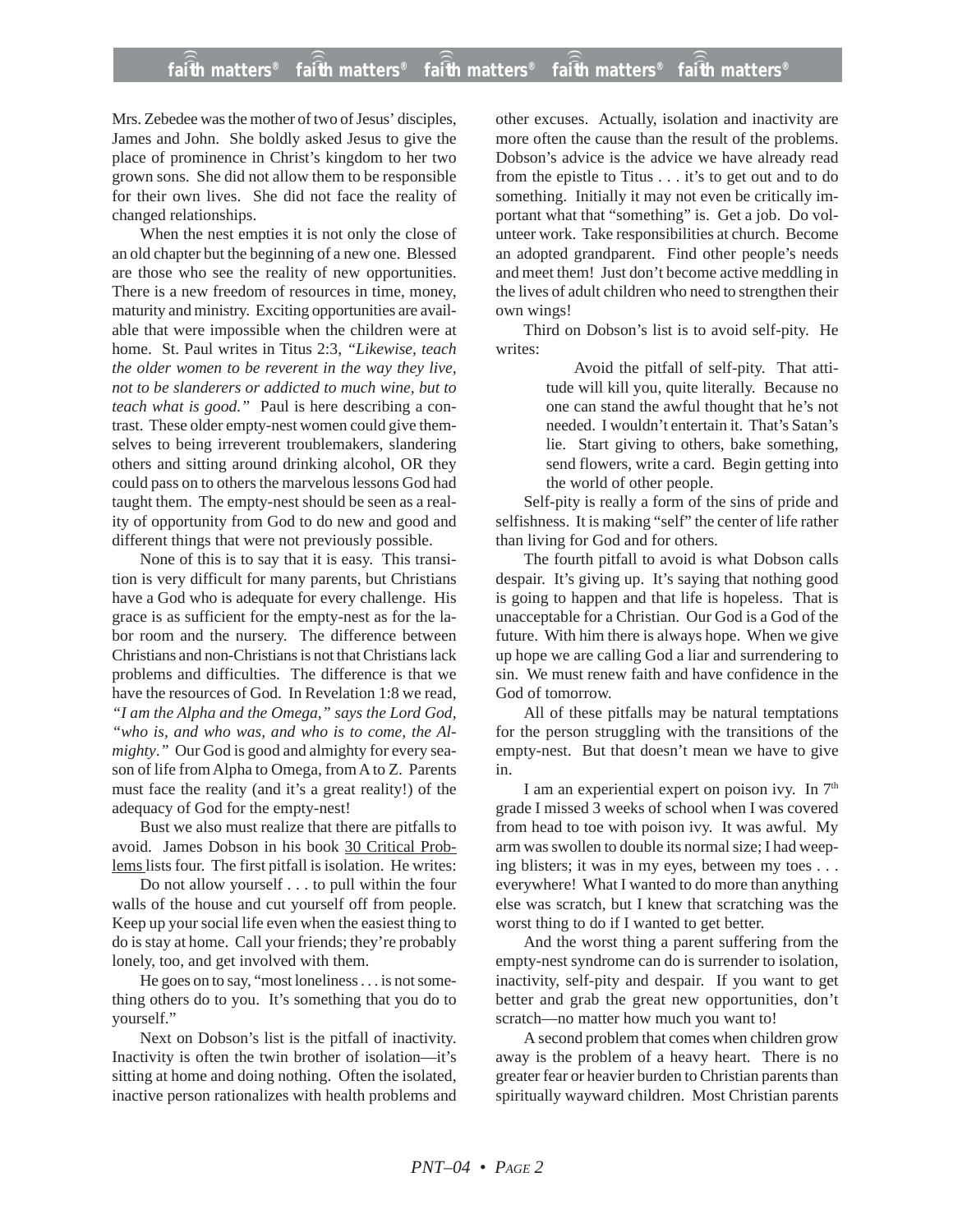## **faith matters® faith matters® faith matters® faith matters® faith matters®** ))) ))) ))) faith matters<sup>®</sup>  $fa\hat{i}$ **h** matters $^{\circ}$

would rather face disease or disaster than see their sons and daughters turn their backs on God. Adult children who live in sin, who reject Jesus Christ as Savior and who repudiate the ways of the Lord cause more sorrow for their Christian parents than absolutely anything else they could do. It is a burden too great for some to bear. Parents of children who have grown away from the Lord can fully identify with the Apostle Paul in Romans 9:1-5:

> *I speak the truth in Christ—I am not lying, my conscience confirms it in the Holy Spirit—I have great sorrow and unceasing anguish in my heart. For I could wish that I myself were cursed and cut off from Christ for the sake of my brothers, those of my own race, the people of Israel. Theirs is the adoption as sons; theirs the divine glory, the covenants, the receiving of the law, the temple worship and the promises. Theirs are the patriarchs, and from them is traced the human ancestry of Christ, who is God over all, forever praised! Amen.*

Paul is talking about his fellow Jews, saying that they by right should have everything spiritually. They

should know God, love God, be blessed by God and live for God—and yet they don't. Paul responds with "great sorrow and unceasing anguish", saying that he would give up his own salvation and go to hell if it would bring them to God: *"I could wish that I myself were cursed and cut off from Christ for the sake of my brothers."*

Christian parents of ungodly children could say the same thing. If anyone should

love the Lord, worship him and live for him it is children who grew up in Christian homes, who went to Sunday School from infancy, who memorized verses and learned how to pray and study the Bible. If anyone should be godly, they should. Yet, some are not. So parents may have "great sorrow and unceasing anguish" to the point that they could wish themselves "cursed and cut off from Christ" for the sake of their children. It is a great sorrow to face with a heavy, heavy heart!

While there are no words to make that sorrow disappear there are important principles to remember. First of all, remember that God cares more about your children than you do. St. Paul loved his nation of Is-

rael with all his heart, but he dared not forget that God told Israel in Jeremiah 31:3*, "I have loved you with an everlasting love*.*"* Paul loved his people enough to wish that he could be cut off from Christ if it meant that they would be saved, but Jesus was cursed on the cross for their salvation! Parents, never forget that God loves your son or daughter infinitely more than you do. He loved enough to sacrifice his own beloved Son for your child!

Next, remember that God can go where and do what parents cannot. Parents of wayward children particularly worry when their children are out of their sight. Often we are tempted to try and influence our children's hearts from the outside. The reality is that we cannot be with our adult children all the time (or even a small fraction of the time!). We cannot convict our children of sin. There is no use trying.

But God can! Psalm 139:7-8 asks: *"Where can I go from your Spirit? Where can I flee from your presence? If I go up to the heavens, you are there; if I make my bed in the depths, you are there."* And in John 16:8 we learn that it is the Holy Spirit's job to convict of sin. Parents can't do that. Parents can't be everywhere. We can't get inside our children's hearts.

*Only when Jesus is the center of our lives and the source of our joy will we be able to have our heavy hearts lifted and be able to best be God's influence in our wayward children's lives!*

But the God who loves our children more than we love them is everywhere and his Spirit does get inside hearts to convince of sin and call to righteousness.

A third principle is to distinguish between relationship and approval. Parents of wayward children may be tempted to cut

off their relationship with their children so they don't seem to be approving of the sin in their lives. That was not Jesus' way. He continually associated with sinners even though he did not approve of their sin so much so that he was accused of approving of sin and being a sinner himself.

Let me give you an example. The daughter of Christian parents marries a non-Christian in a marriage clearly forbidden by the Bible. I believe the responsibility for parents is to clearly and lovingly communicate their disapproval (if necessary—she may already well know!). But she is still their daughter. That may mean attending a wedding as a parent that you disapprove of as a Christian. But make every ef-